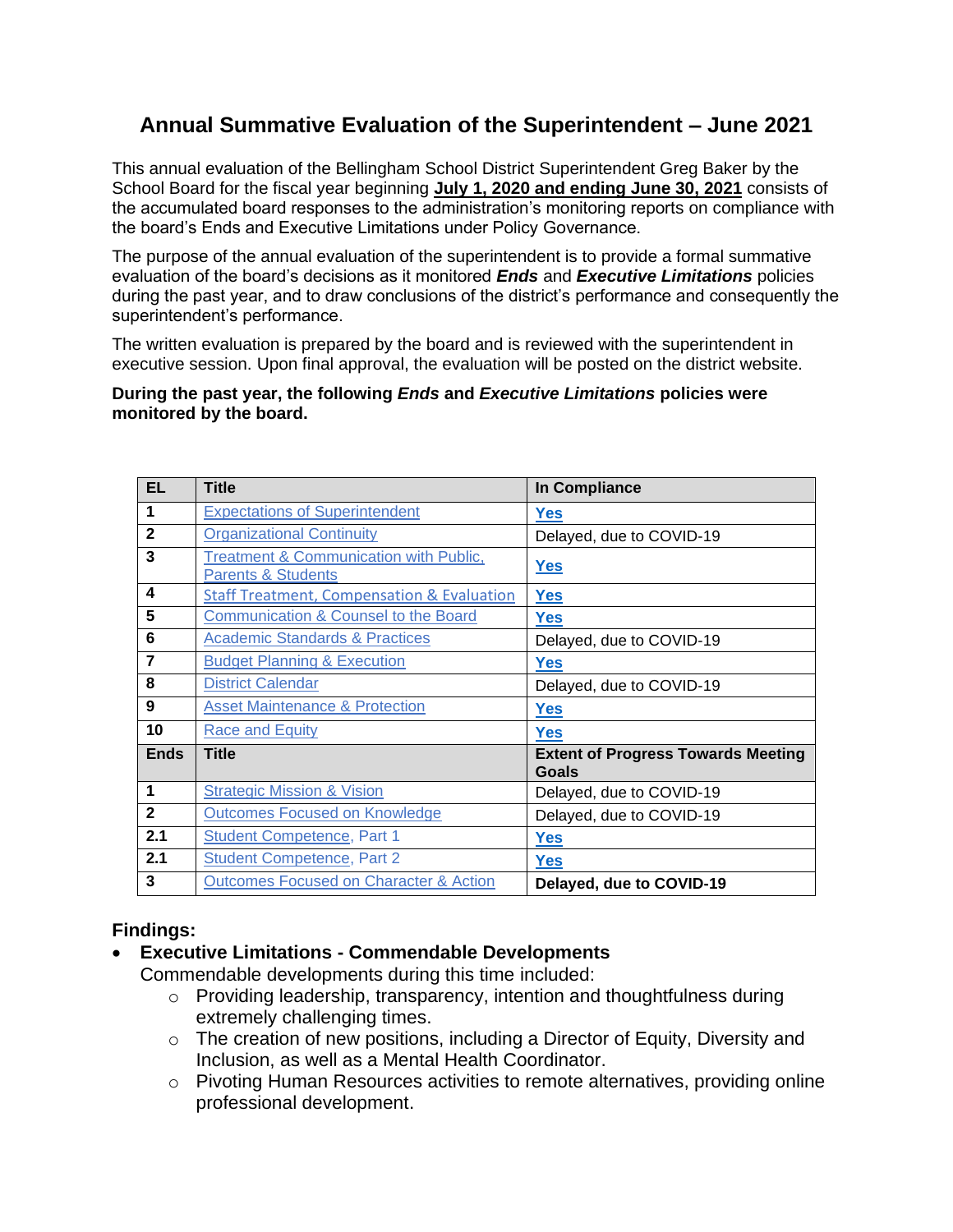- o Using Qualtrics to gather intentional feedback from families.
- $\circ$  Coordinating the provision of services to meet families' basic and learning needs, including WiFi, school supplies and food.
- o Managing staffing as families' remote/in-person needs and preferences shifted over the school year.
- o Participating in state-level workgroups and conversations that provided context and recommendations to the Governor and Legislature.
- o Increased number of grant requests to support district needs.
- o Developing a partnership with the Lighthouse Mission and the City of Bellingham to provide shelter to vulnerable community members due to the pandemic.
- o Supporting race and equity efforts through a variety of strategies, including creating affinity groups for staff members who are people of color, printing publications in more languages and ensuring remote access for all families.
- **Executive Limitations - Areas for Additional Improvement** 
	- o Continuing efforts to reach the broadest stakeholder audience possible, including those traditionally underserved in education settings.

## • **Ends – Commendable Developments:**

- o Outstanding work to engage students and mitigate learning loss during the pandemic.
- o BPS graduation rates improved from being near the state average in 2010 to above average in 2019.
- o Graduates with IEPs enrolling in higher education at rates higher than the state average.
- o Improved graduation rates for students receiving free/reduced meals and Hispanic/Latinx students.
- o Significant increase in the number of students earning industry certificates.

## • **Ends – Areas for additional improvement:**

- o Continued work in improving graduation rates of English Language Learners (ELL) students and students who receive free/reduced meals.
- o Continued work to address the impact of issues affecting student subgroups that lead to achievement gaps.
- o Continued improvement on math scores.

## **Additional Comments:**

The 2020-2021 school year was dominated by a rapidly shifting context due to the pandemic. This included major developments in the delivery of remote, hybrid and inperson learning throughout the school year. The Board recognizes and appreciates the tremendous effort put forth by the Superintendent--as well as the executive team, administrators and school-level staff--during this school year.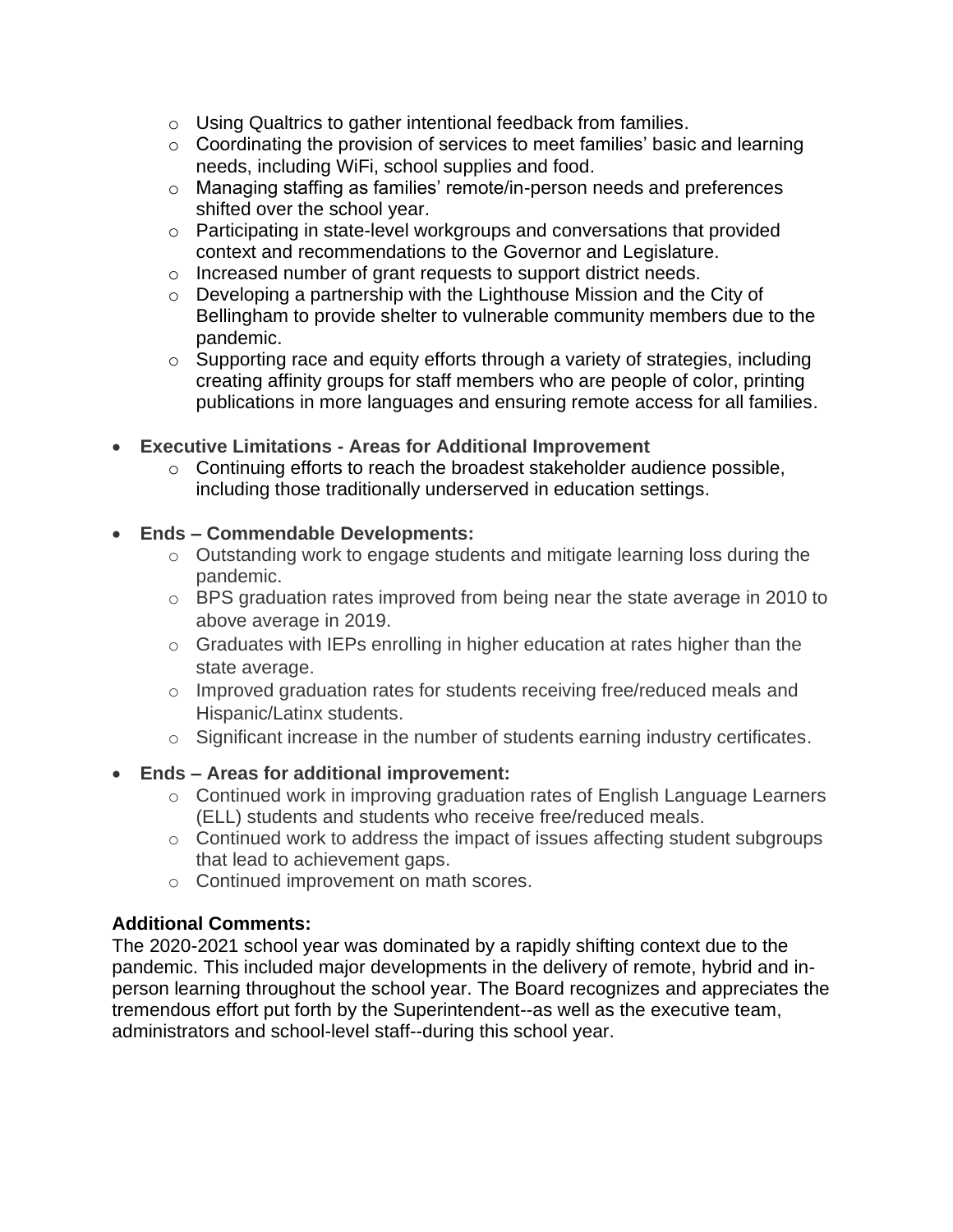Note: Attached is an addendum containing a brief report of significant accomplishments that the Superintendent provided to the Board mid-year. Given the scope of this work, it is appropriate to include it in the evaluation summary.

## **Conclusions:**

Based upon the Board's acceptance of these reports and the ongoing monitoring of the district's performance throughout the year, the Board reaches the following conclusions relative to the Superintendent's performance:

We find that the Superintendent complied with, and often exceeded, the expectations set forth in the Board's Executive Limitations policies. We further find that the Superintendent has made great progress in reaching the goals outlined in the Ends policies. The Board appreciates Dr. Baker's work and values his leadership in our district. We look forward to future work toward the outcomes set forth in the Bellingham Promise.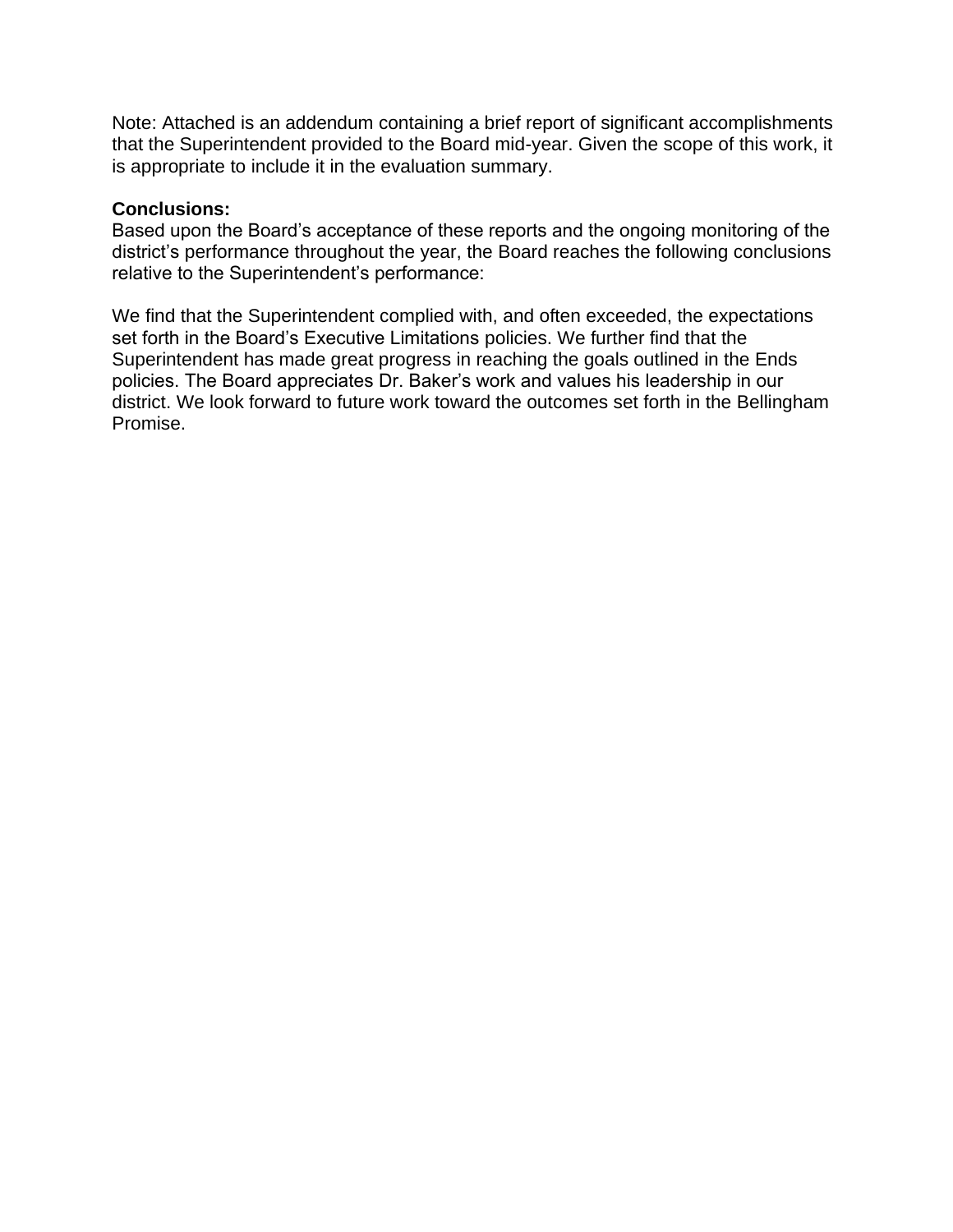



## **Bellingham Public Schools Superintendent: Mid-Year Key Highlights February 26, 2021**

## **Capital Projects, Facilities, Sustainability, Safety:**

- Moving forward with capital projects including Sunnyland, Alderwood, Parvkiew, District Office, BHS Fields, and SMS Gym.
- Focusing on sustainability related to our facilities.
- Significant improvement/upgrades of transportation radio systems.
- Modernizing intercom system at Kulshan MS to improve safety communication.
- Purchased new maintenance vehicles with bond dollars.
- Hiring a new Director of Facilities and Sustainability.

#### **Response to COVID-19:**

- Have had a high level of communication with our staff and community during the COVID-19 crisis.
- Created a district COVID Safety Team and building teams and have helped lead COVID-19 work with other districts and the health department.
- Developed multiple educational options for 2020-21, allowing families to switch at any time.
- Developed a robust team approach to COVID-19, providing more support than other local employers have been able to put into place, and more than many school districts across the country. The health department has acknowledged that our contact tracing is outstripping their capacity.
- Put an adapted grading system into place at the high school level to meet COVID circumstances and to move to more equitable grading practices. This included the elimination of the "F" grade, replaced by NC (no credit) to avoid students being double impacted by a non-passing grade. Also expanded our use of "I" (incomplete) to align with state allowance during COVID.
- Developed a COVID dashboard, contact tracing protocols, as well as important safety resources for staff and families, including videos, handbooks and attestation agreement/form.
- Created a weekly COVID newsletter for staff and Dr. Baker producing special videos just for staff to answer FAQs.

#### **Remote Learning:**

- Redesigned teaching and learning approach to a remote setting, with a high level of teacher collaboration, essential standards and increased family engagement.
- Provided families with furniture (desks, chairs) if needed for remote learning.
- Created an improved family partnership model with caregivers and families.

#### **Return to In-Person Learning:**

- Successfully bringing back multiple grade levels and developing new safety protocols in response to the pandemic.
- Brought back students with high needs early, such as those in special education programs, GRADS...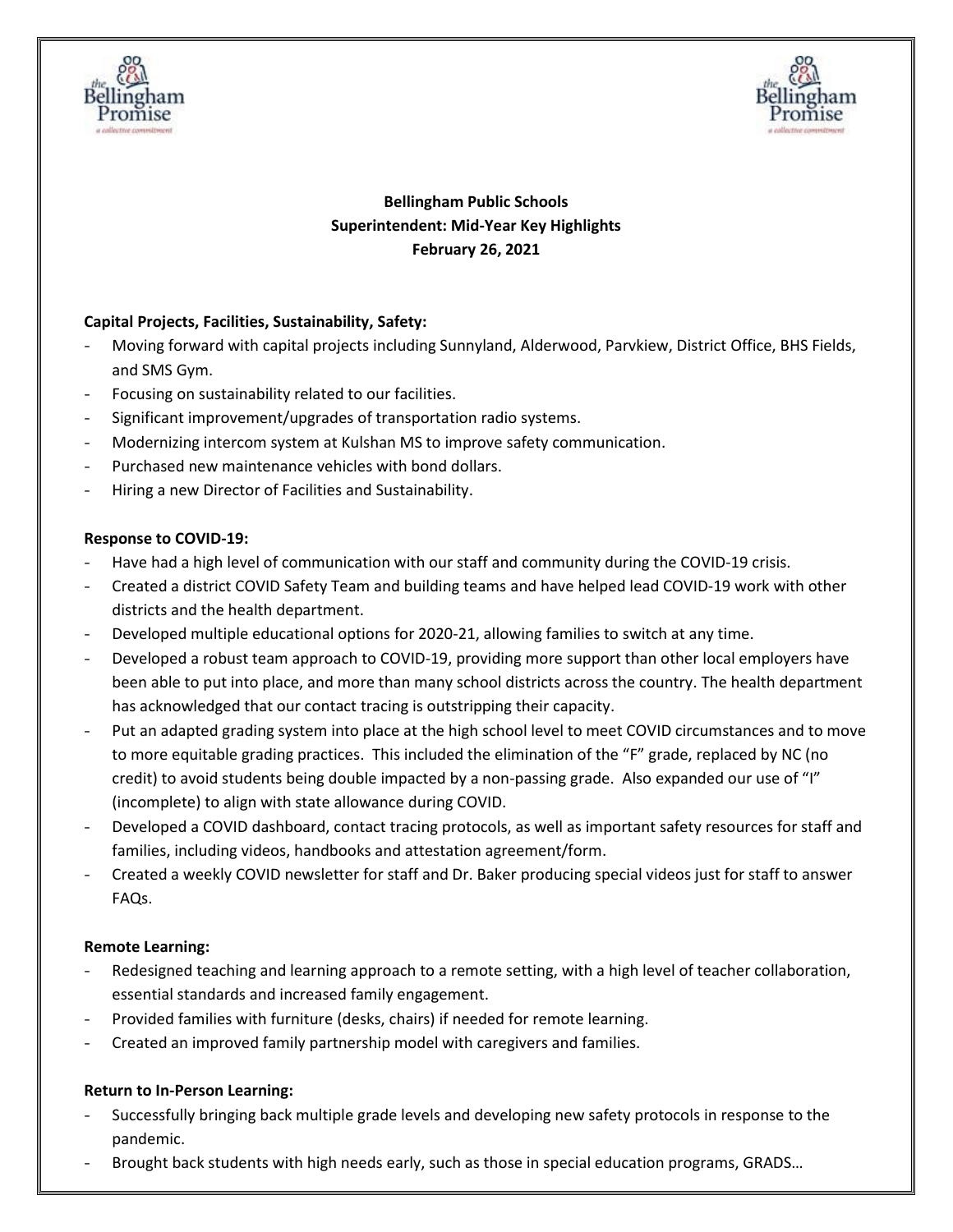#### **Childcare:**

- Coordination of childcare response in partnership with community organizations to support students and families.

## **Early Childhood:**

- 8<sup>th</sup> year of Promise K program; largest cohort ever. It continues to expand state-wide.

## **EDI:**

- Hired new Director of Equity, Diversity and Inclusion.
- Publishing robust monthly EDI newsletters, which highlight a number of events and resources; invite student, family and staff voice and sharing of ideas.
- Started a BHS Mascot task force.

## **Mental Health, Wellness:**

- Invested in mental health support with hiring of a coordinator and a specialist.
- Continuing to emphasize Social Emotional Learning (SEL).
- Expanded school-based mental health therapy through community partnerships from 14 to 23 schools; expanded partnerships and using tele-health.
- Offered online suicide prevention training to community and families with 106 people taking part.
- Improved our Staff Wellness program.
- Offered fall and winter wellness classes, by staff members, for staff members. Fall numbers included 19 offerings with 325 staff participants, (winter numbers not calculated yet).

## **Curriculum/DT&L:**

- Developed new health education approach and curriculum.
- Developed new health education models for remote environment, including sex ed. Respond to Referendum 90.
- Moved new high school grading guidance forward to support equitable grading practices.
- Began the Promise Tomorrow Initiative, a collaborative enrichment opportunity for students to connect across schools for shared learning. To date, 101 students taking part.
- Early data analysis suggests significant learning regression has not occurred during the pandemic for students in the grade levels and content areas analyzed.

## **Technology:**

- Enhanced and expanded Bellingham Virtual Learning (BVL) to be K-12.
- Launched a 1-1 iPad program for PreK-1 and a 1-1 latop program for grades 2-12.
- Redesigned tech support for students and families.
- Supported internet access for nearly all families; brainstormed to ensure all families supported to highest degree possible.
- Launched a virtual private network (VPN) service for all staff and students to improve access and support.